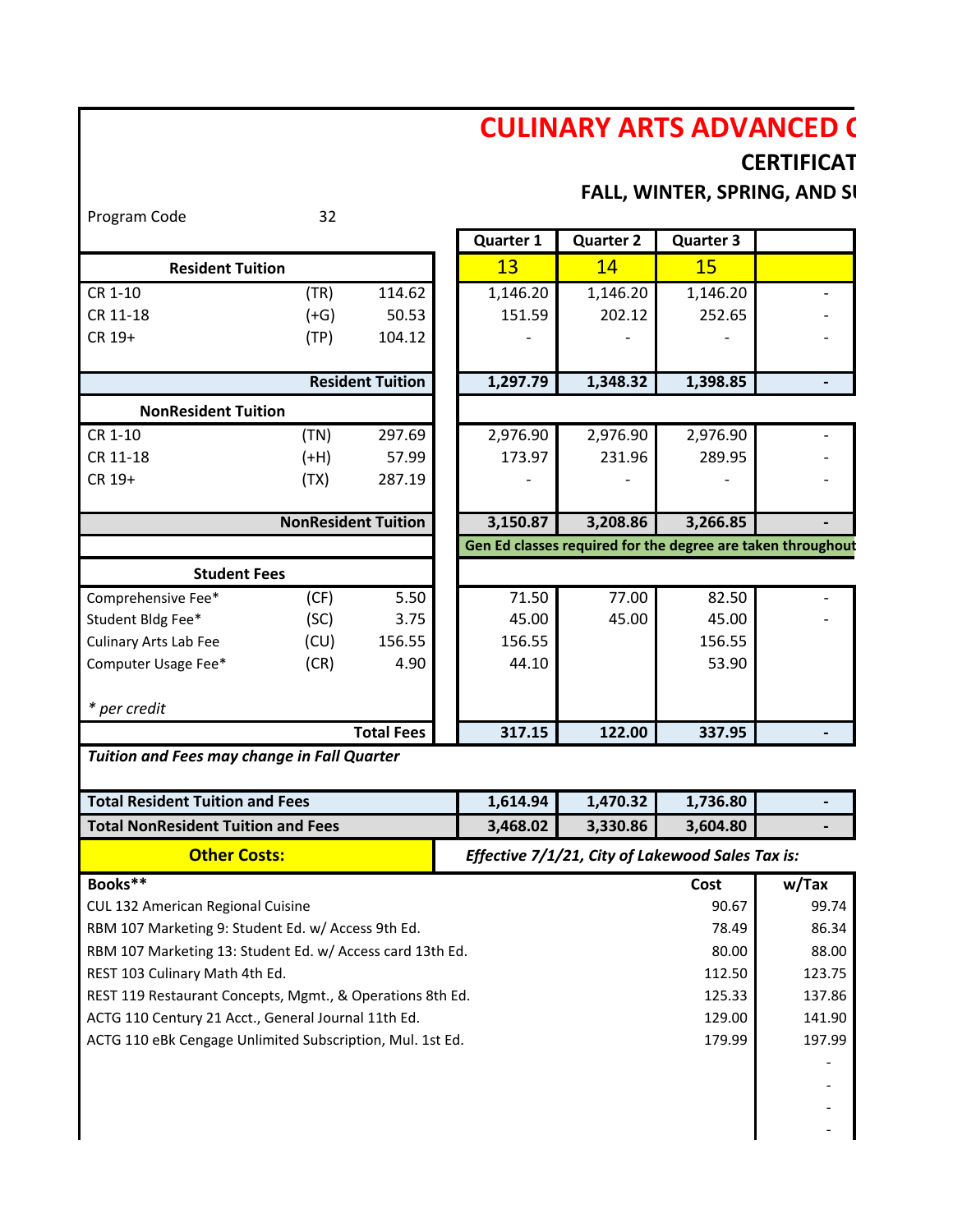| ** Some textbooks are available used or as rentals at lower cost. |                |        |
|-------------------------------------------------------------------|----------------|--------|
|                                                                   |                |        |
|                                                                   | Total Books \$ | 875.58 |
|                                                                   |                |        |
|                                                                   |                |        |
|                                                                   |                |        |

## **Total Cost of Training -**

 **Total Cost of Training --No** 

*Please note: The amounts shown on this listing are an estimate of costs to assist in planning your education d for future enrollment.*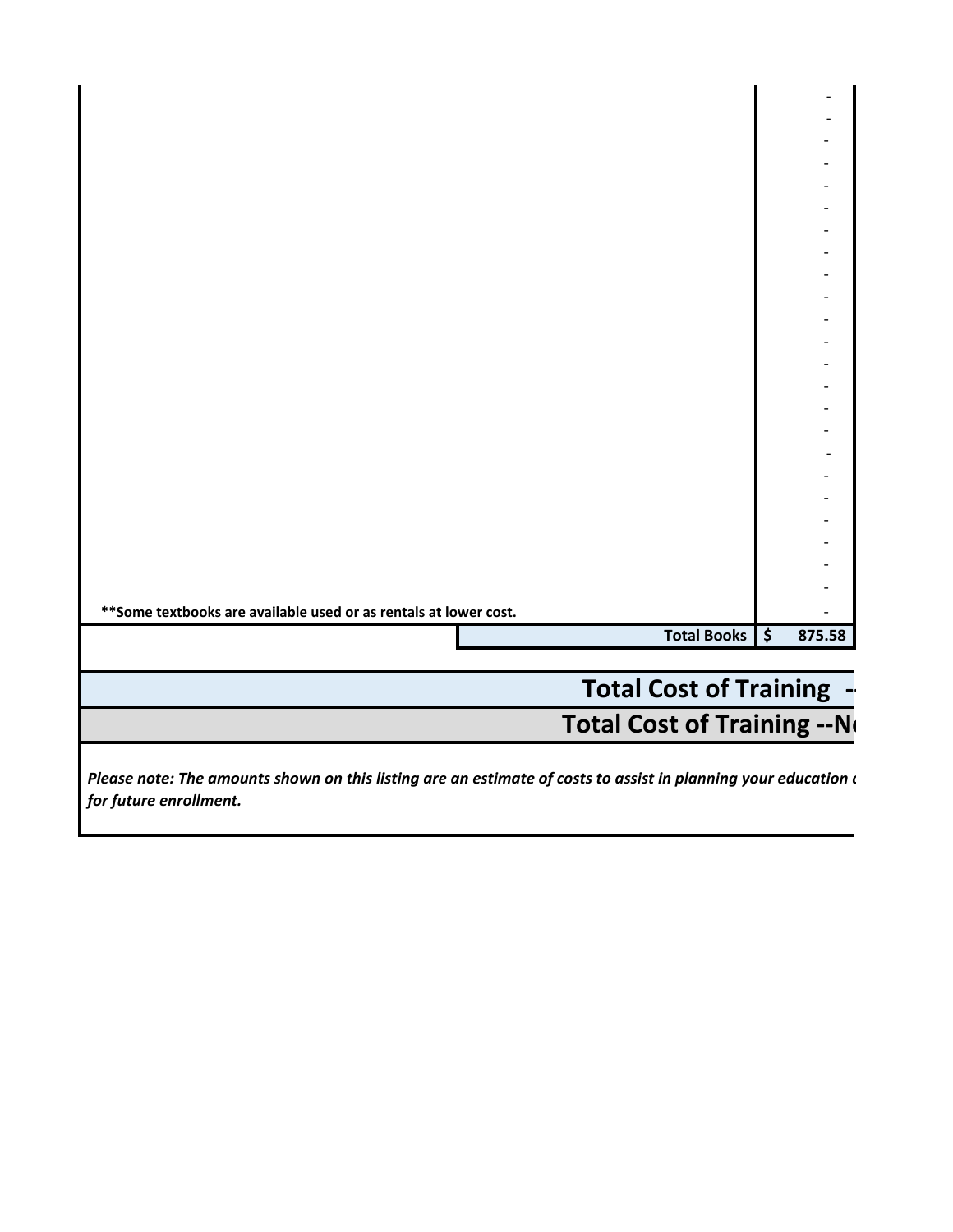|                                             | <b>COOKINGCERTIFICATE</b>                                                                       |                                   |                                                     |                              |                          |                          |
|---------------------------------------------|-------------------------------------------------------------------------------------------------|-----------------------------------|-----------------------------------------------------|------------------------------|--------------------------|--------------------------|
| Έ                                           |                                                                                                 |                                   |                                                     |                              |                          |                          |
| <b>UMMER QUARTERS</b>                       |                                                                                                 |                                   |                                                     |                              |                          |                          |
|                                             |                                                                                                 |                                   |                                                     |                              |                          |                          |
|                                             |                                                                                                 |                                   |                                                     |                              |                          | <b>Total</b>             |
|                                             |                                                                                                 |                                   |                                                     |                              |                          | 42                       |
| $\overline{\phantom{a}}$                    | $\blacksquare$                                                                                  | $\overline{\phantom{a}}$          | $\overline{\phantom{a}}$                            | $\qquad \qquad \blacksquare$ | $\overline{\phantom{0}}$ | 3,438.60                 |
|                                             | $\overline{\phantom{a}}$                                                                        |                                   | $\overline{\phantom{0}}$                            |                              |                          | 606.36                   |
|                                             | $\overline{\phantom{0}}$                                                                        |                                   | $\overline{\phantom{a}}$                            |                              | $\overline{\phantom{0}}$ |                          |
| $\blacksquare$                              | $\blacksquare$                                                                                  | $\blacksquare$                    | $\blacksquare$                                      | $\overline{\phantom{a}}$     | $\overline{\phantom{a}}$ | 4,044.96                 |
|                                             |                                                                                                 |                                   |                                                     |                              |                          |                          |
| $\overline{\phantom{a}}$                    | $\overline{\phantom{a}}$                                                                        | $\overline{\phantom{a}}$          | $\overline{\phantom{a}}$                            | $\overline{\phantom{0}}$     | $\overline{\phantom{0}}$ | 8,930.70                 |
| $\overline{\phantom{a}}$                    | $\overline{\phantom{a}}$                                                                        |                                   | $\qquad \qquad -$                                   |                              | $\overline{\phantom{a}}$ | 695.88                   |
| $\overline{\phantom{a}}$                    | $\overline{\phantom{a}}$                                                                        |                                   | $\qquad \qquad -$                                   |                              | $\overline{\phantom{a}}$ | $\overline{\phantom{0}}$ |
|                                             | $\overline{\phantom{0}}$                                                                        | $\blacksquare$                    | $\blacksquare$                                      |                              | ÷.                       | 9,626.58                 |
|                                             | the program. Tuition will vary depending upon when these classes are taken.                     |                                   |                                                     |                              |                          |                          |
|                                             |                                                                                                 |                                   |                                                     |                              |                          |                          |
|                                             | $\overline{a}$                                                                                  |                                   |                                                     |                              | $\overline{\phantom{0}}$ | 231.00                   |
|                                             |                                                                                                 |                                   |                                                     |                              |                          | 135.00                   |
|                                             |                                                                                                 |                                   |                                                     |                              |                          | 313.10                   |
|                                             |                                                                                                 |                                   |                                                     |                              |                          | 98.00                    |
|                                             |                                                                                                 |                                   |                                                     |                              |                          |                          |
|                                             |                                                                                                 |                                   |                                                     |                              |                          |                          |
| $\blacksquare$                              | $\overline{\phantom{a}}$                                                                        | $\overline{\phantom{a}}$          | $\overline{\phantom{a}}$                            | $\overline{\phantom{a}}$     | $\blacksquare$           | 777.10                   |
|                                             |                                                                                                 |                                   |                                                     |                              |                          |                          |
|                                             |                                                                                                 |                                   |                                                     |                              |                          | 4,822.06                 |
|                                             | -                                                                                               |                                   |                                                     |                              | ÷.                       | 10,403.68                |
| 10.0%                                       |                                                                                                 |                                   |                                                     |                              |                          |                          |
| <b>Supplies</b>                             |                                                                                                 |                                   |                                                     |                              | Cost                     | w/Tax                    |
|                                             | General Ed Supplies (est.)                                                                      |                                   |                                                     |                              | 137.00                   | 150.70                   |
|                                             |                                                                                                 |                                   |                                                     |                              |                          |                          |
| Clothing                                    | Required Clothing: Dining Room Black Bistro Apron<br>14.98<br>Tie Tack (All Silver Clover Park) |                                   |                                                     |                              |                          | 16.48                    |
|                                             |                                                                                                 | 14.98                             | 16.48                                               |                              |                          |                          |
|                                             |                                                                                                 | 29.98                             | 32.98                                               |                              |                          |                          |
|                                             | Required Clothing: Kitchen                                                                      |                                   | 211.00                                              |                              |                          |                          |
|                                             |                                                                                                 | 3 - Double-breasted Chef's Coats* | ** Required by the second week of the first quarter |                              |                          |                          |
|                                             |                                                                                                 |                                   |                                                     |                              |                          |                          |
| 3 - Cook's Check Pants*<br>1 - Cook's Shirt |                                                                                                 |                                   |                                                     |                              |                          |                          |
|                                             | 3 - Four Way Apron*                                                                             |                                   |                                                     |                              |                          |                          |
|                                             |                                                                                                 |                                   |                                                     |                              |                          |                          |